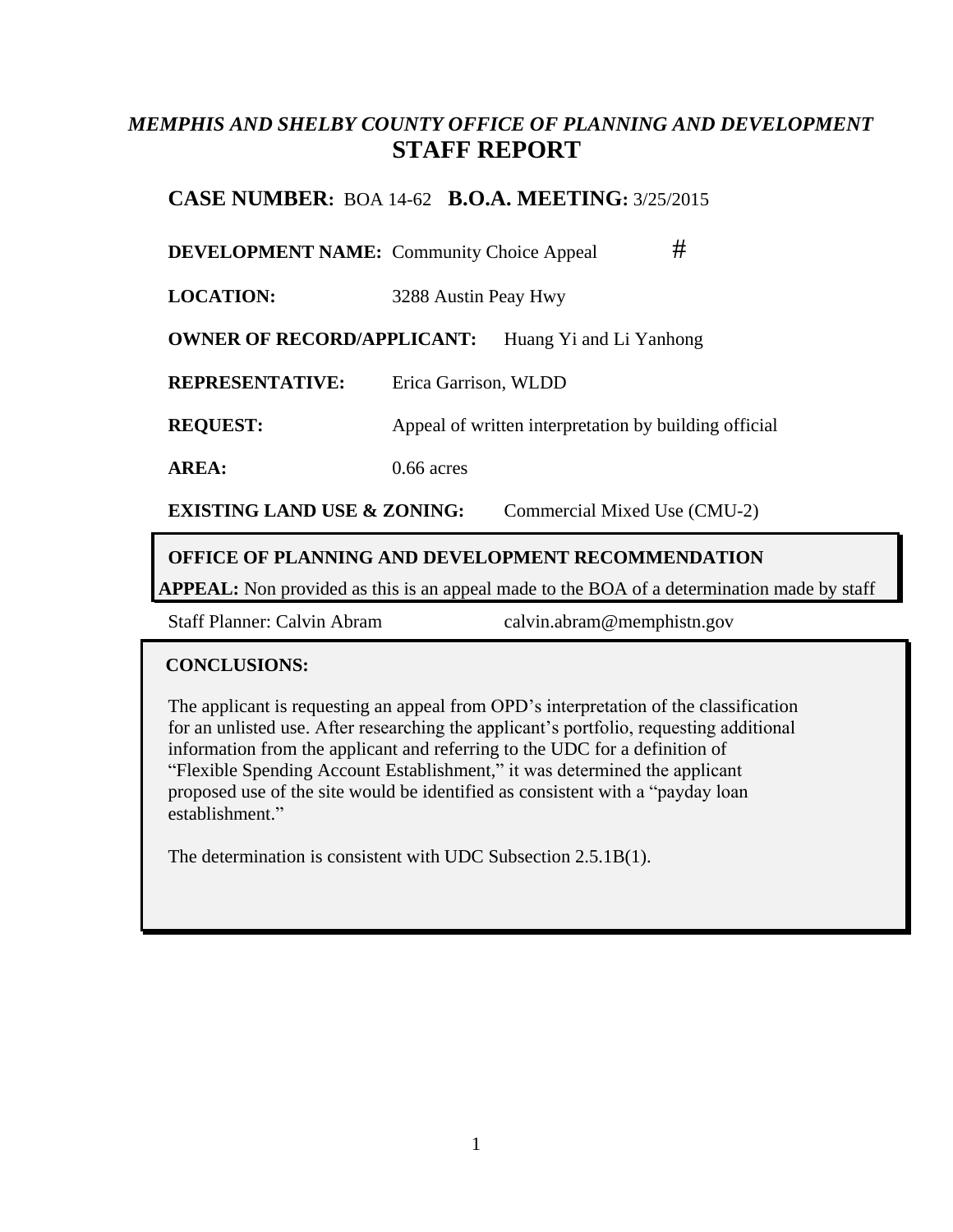### **LAND USE AND ZONING MAP**



**SURROUNDING LAND USES AND ZONING:**

**North:** Commercial **East:** Commercial **South:** Commercial **West:** Commercial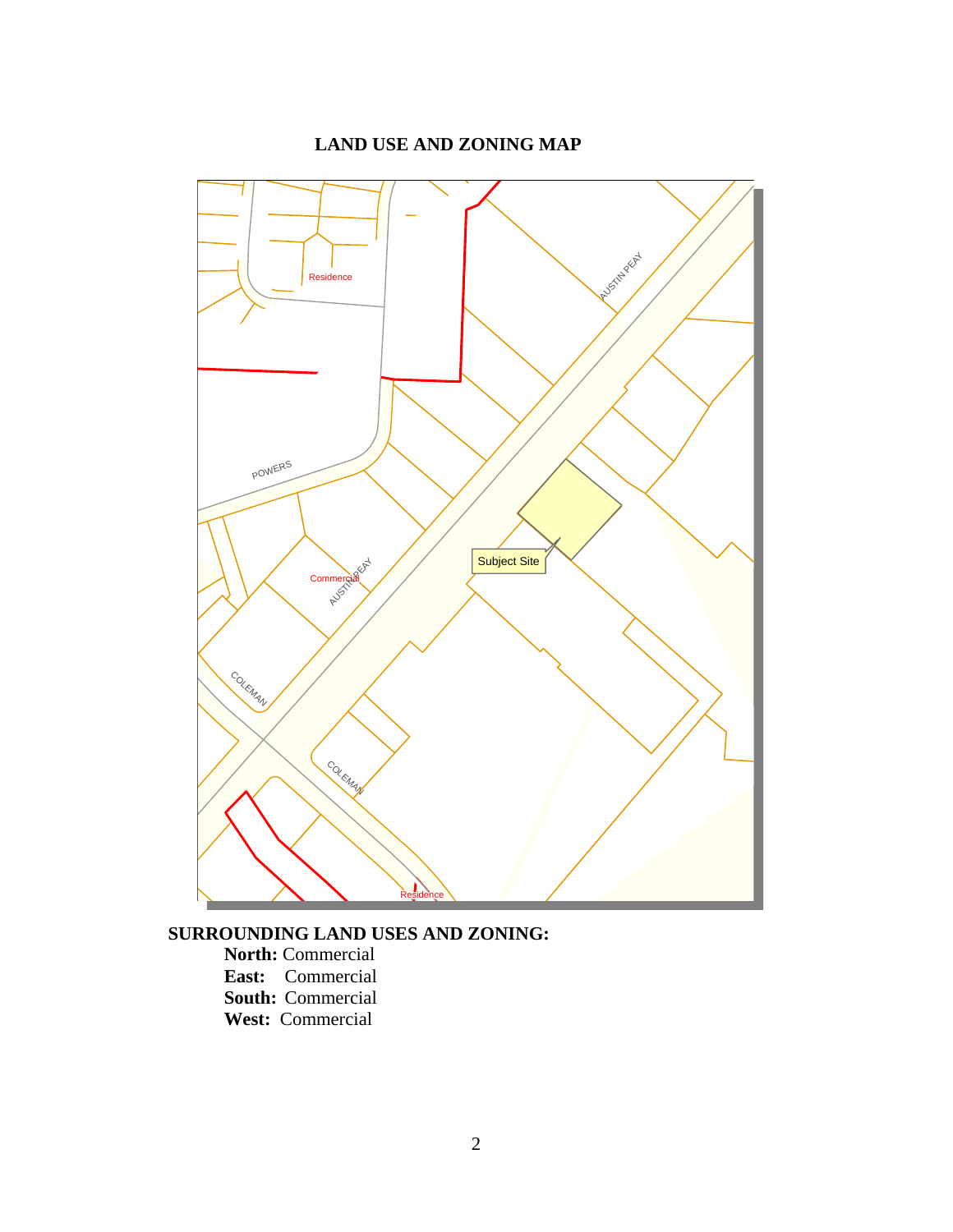# **Aerial of Site**



The subject site has frontage along Austin Peay Hwy. The applicant also has the following businesses as part of its portfolio. The information is a "Print Screen" from the applicant's website.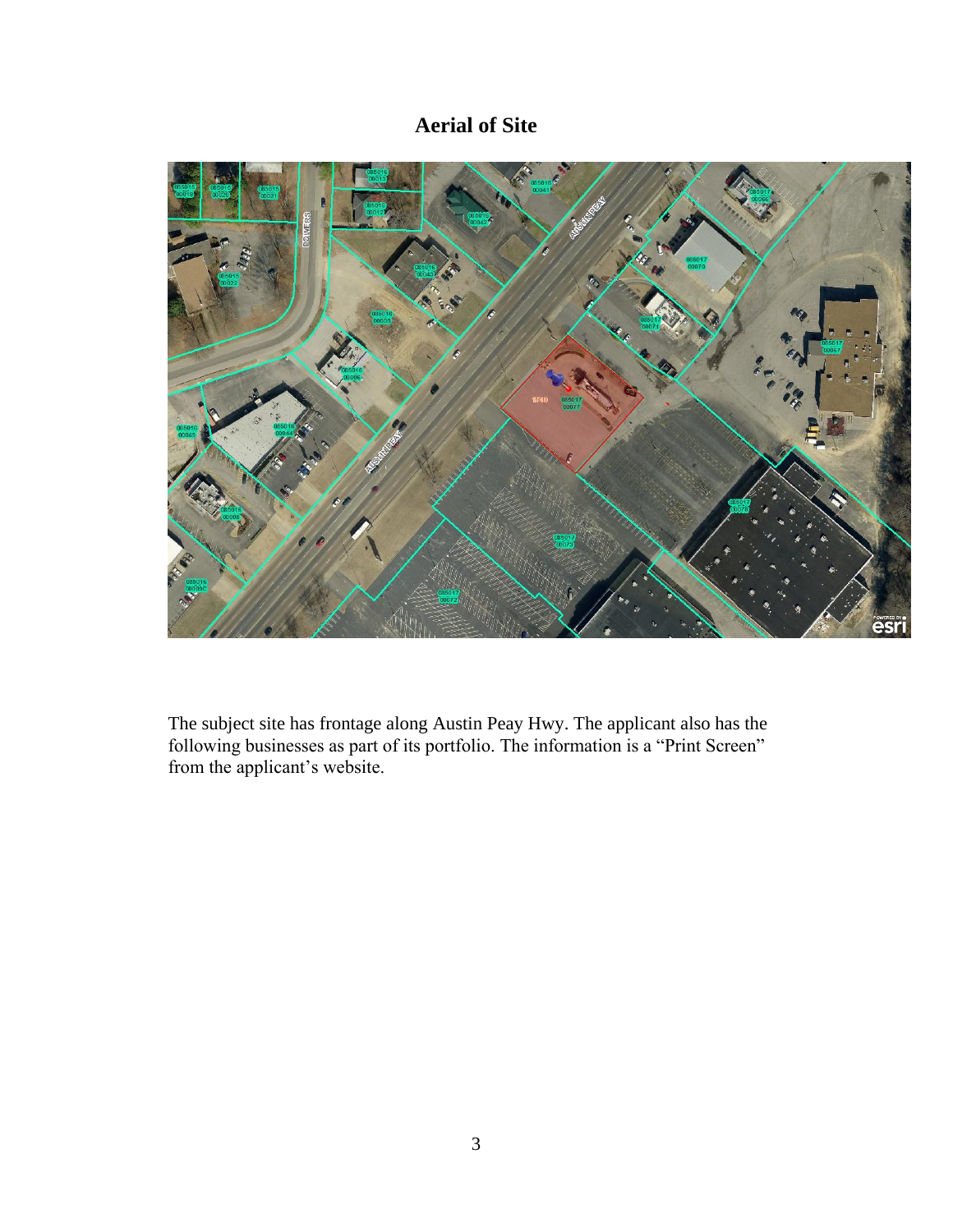

## **STAFF ANALYSIS:**

This application is a request for an appeal of the Director of OPD and the Building Official's decisions to classify a potential "loan establishment" as consistent with a payday loan establishment.

- Payday Loan Establishment: "Any building, room, space or portion thereof where a person, company, or other legal entity makes or facilitates a deferred presentment service, such that a person, company or legal entity provides currency or a payment instrument in exchange for a person's check or agreement to provide access to a drawer's account in a financial institution and agrees to hold that person's check for a period of time prior to presentment, deposit, or redemption or facilitate this process. Payday loan establishments include persons or businesses licensed under Title 45, Chapter 17, of the TN Code Annotated."
- Title Loan Establishment: "Any building, room, space or portion thereof where a person, company, or other legal entity engaged in the business of making loans in exchange for possession of the certificate of title property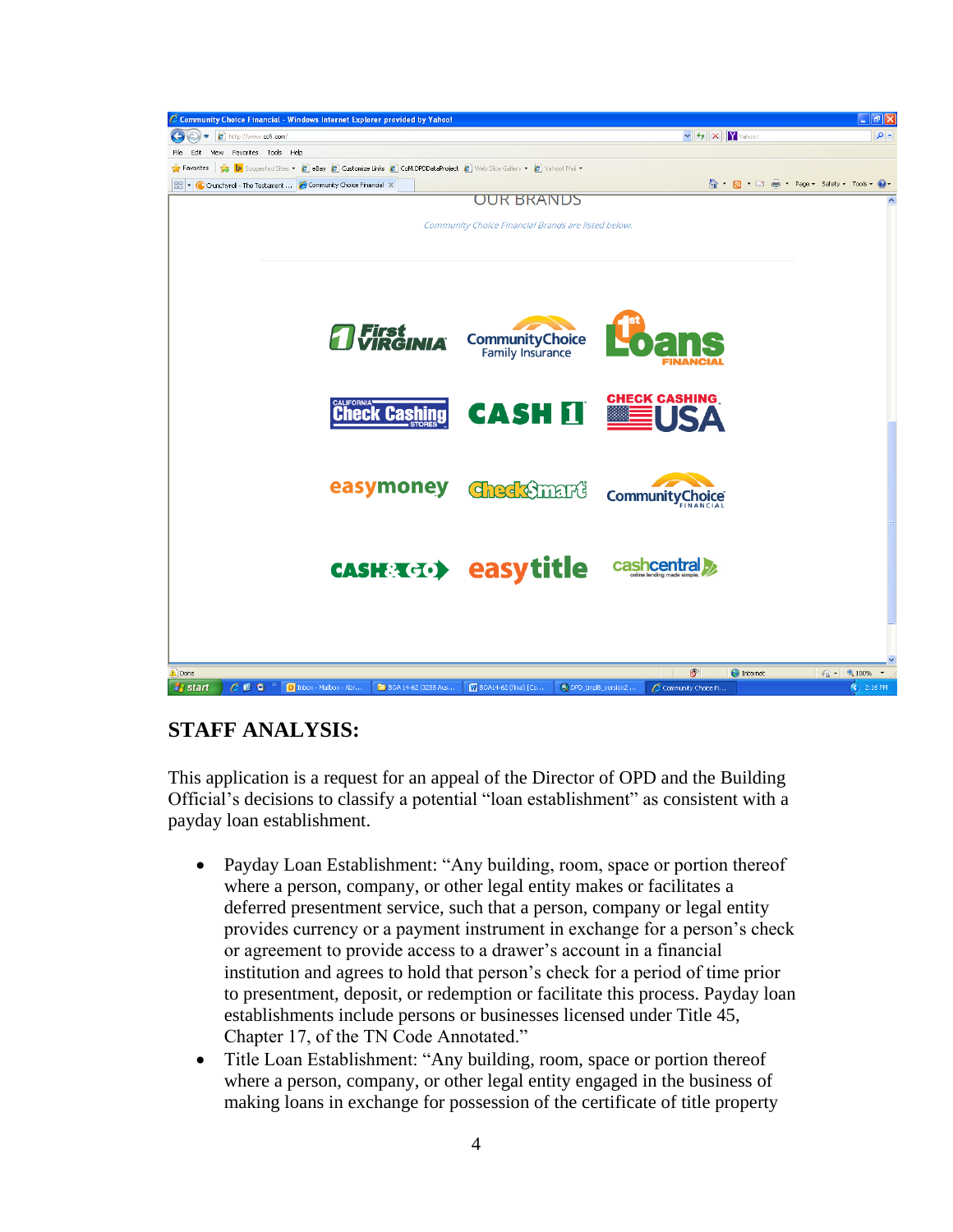or a security interest in titled property. Title loan establishments include persons or businesses licensed under Title 45, Chapter 15, of the TN Code Annotated."

The applicant has identified the location in which they would like to provide flexible spending loan services to the general public at 3288 Austin Peay Hwy and this area is identified as a Commercial Mixed Use-2 Zoning District. Within the CMU-2 zoning districts, a payday loan establishment is not permitted byright and the only relief an applicant has to the UDC that establishes this zoning is through a variance application to be authorized by either the Board of Adjustments or by the City Council.

After researching Community Choice Financial it was determined the vast majority of its loan uses are payday loans or title loans; therefore, without additional information that was requested from the applicant's attorney, OPD must conclude the applicant's business will continue to meet its current history of payday loan or title loan establishments.

The applicant also fails to meet the UDC Subsection 2.6.3M(2):

 It shall be a violation of this development code for a person, corporation or other legal entity to operate or cause to be operated any payday loan or title loan establishment within 1,320 feet from the boundary of a residential district or historic overlay district (Residential is west of the site within this proximity).

#### **Appeal:**

The Community Choice Financial is requesting to appeal the administrative interpretation of the UDC as interpreted by the Director of OPD and/or his Staff Planner. The applicant does not agree that the services provided by its organization which, if approved, would be located at 3288 Austin Peay Highway. The UDC identifies a payday loan as "Any building, room, space or portion thereof where a person, company, or other legal entity makes or facilitates a deferred presentment service, such that a person, company or legal entity provides currency or a payment instrument in exchange for a person's check or agreement to provide access to a drawer's account in a financial institution and agrees to hold that person's check for a period of time prior to presentment, deposit, or redemption or facilitate this process. Payday loan establishments include persons or businesses licensed under Title 45, Chapter 17, of the TN Code Annotated."

The Office of Planning and Development began communications as of September 2014 with the applicant pertaining to their proposal of a Payday loan establishment to be located along Austin Peay. Between the date beginning in September 2014 until the present date, several County Staff has attempted to assist the applicant with the interpretation of the UDC, complications the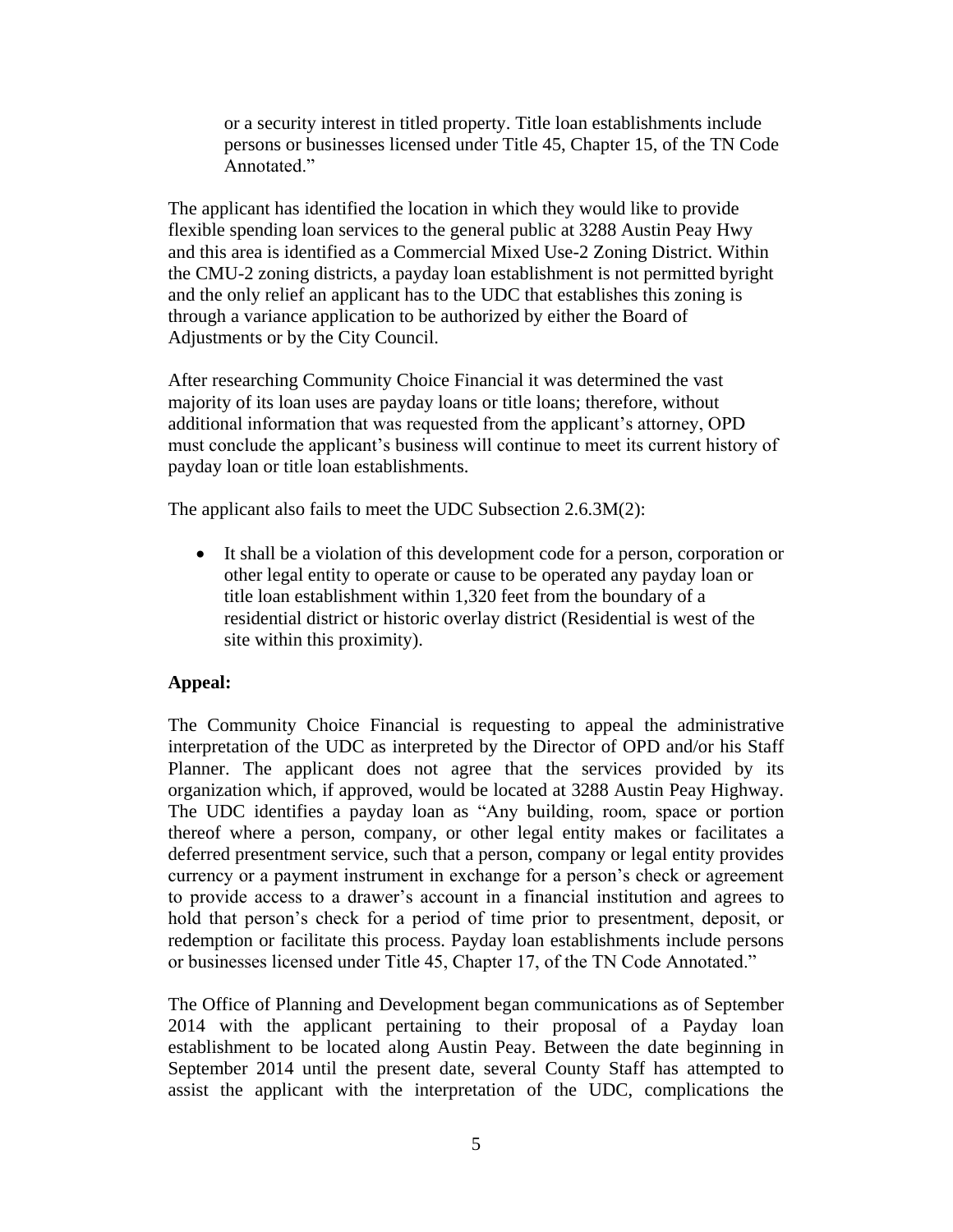applicant may have with their proposal and the BOA appeal process (Please see attached Staff interaction timeline as part of the BOA forwarding packet).

Staff ultimately had to consider the UDC Subsection 2.5.1B(1) which states, "…Any use not specifically listed is expressly prohibited unless the Planning Director determines that the use is similar to a permitted use listed in the development code." The final interpretation of the applicant's request by OPD is the loan establishment in which Community Choice proposes is consistent with a payday loan and will be identified as a payday loan establishment.

Conclusion:

A payday loan is not permitted byright within a CMU-2 Zoning District; therefore, the applicant must submit a variance application that must be approved by either the Board of Adjustments or the City Council in order to be located at 3288 Austin Peay Hwy, if the applicant demonstrates that it is not providing payday or title loan services.

Staff created a table (Attachment A) comparing several aspects between the following:

- Banks
- Flexible Spending Loans
- Payday Loans
- Title Loans

After comparing the above types of lending establishments, it was further determined a Flexible Lending Establishment is more consistent to the Payday Loan Establishment category within the UDC. Staff of OPD shared the table (Attachment A) with the applicant's representative in a timely manner; however, the applicant did not respond to the information provided.

**RECOMMENDATION: APPEAL :** Non provided, as this is an appeal of a determination by Staff.